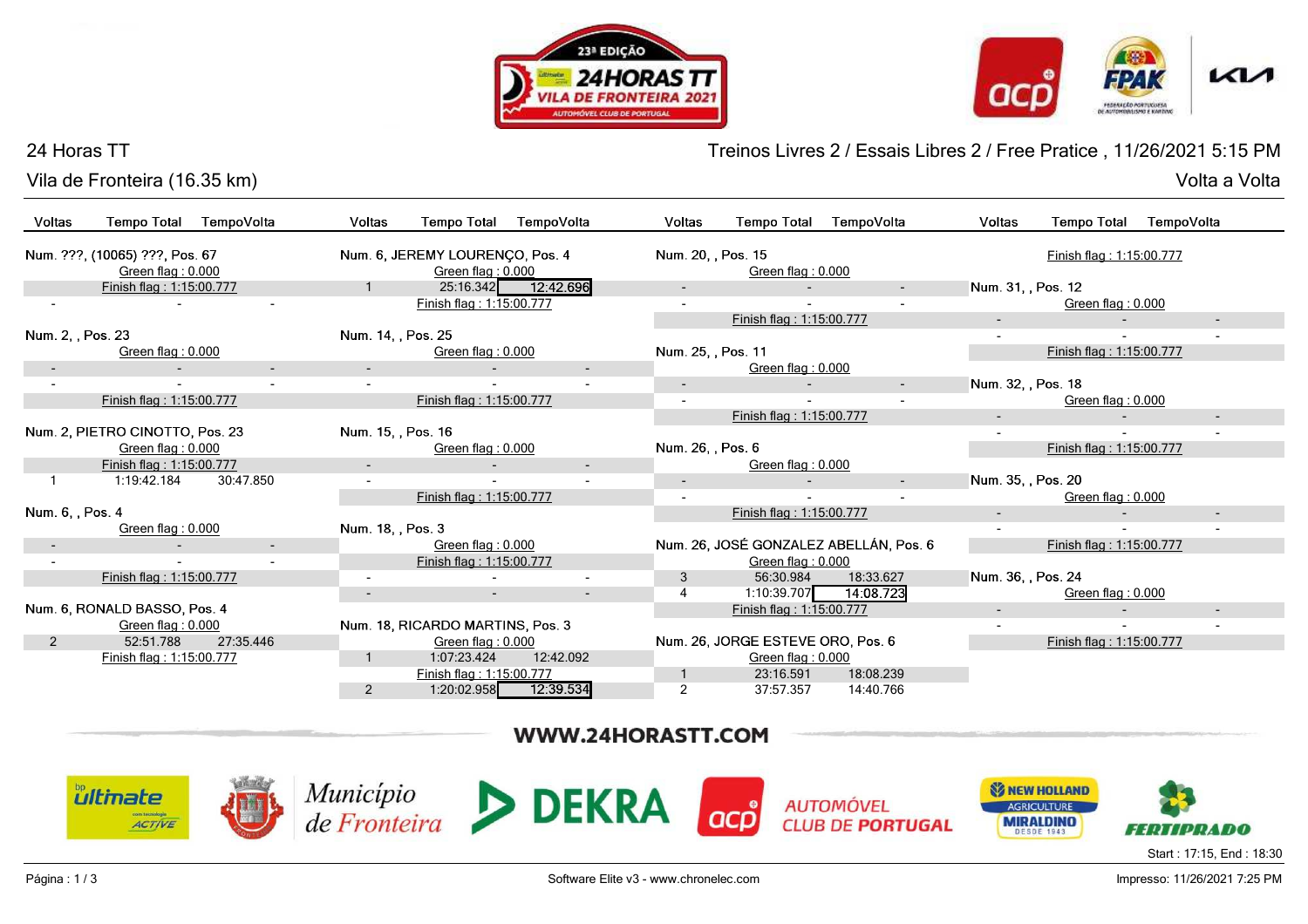





Volta a Volta

### 24 Horas TT

Vila de Fronteira (16.35 km)

Treinos Livres 2 / Essais Libres 2 / Free Pratice , 11/26/2021 5:15 PM

|                          | Vila de Fronteira (16.35 km)     |                |                    |                                     |                     |                    |                                 |                          |                    |                                   | Volta a Volta            |  |  |
|--------------------------|----------------------------------|----------------|--------------------|-------------------------------------|---------------------|--------------------|---------------------------------|--------------------------|--------------------|-----------------------------------|--------------------------|--|--|
| <b>Voltas</b>            | <b>Tempo Total</b>               | TempoVolta     | <b>Voltas</b>      | <b>Tempo Total</b>                  | TempoVolta          | Voltas             | <b>Tempo Total</b>              | TempoVolta               | Voltas             | <b>Tempo Total</b>                | TempoVolta               |  |  |
| Num. 37, , Pos. 1        |                                  |                |                    | Num. 41, JOSÉ MICAEL, Pos. 8        |                     |                    | Num. 58, , Pos. 21              |                          |                    | Num. 63, , Pos. 17                |                          |  |  |
|                          | Green flag: 0.000                |                |                    | Green flag: 0.000                   |                     |                    | Green flag: 0.000               |                          |                    | Green flag: 0.000                 |                          |  |  |
|                          | Finish flag: 1:15:00.777         |                |                    |                                     | 56:59.597 16:17.678 |                    |                                 |                          |                    |                                   |                          |  |  |
|                          |                                  | $\blacksquare$ |                    | Finish flag: 1:15:00.777            |                     |                    |                                 |                          |                    |                                   |                          |  |  |
| $\overline{\phantom{a}}$ | $\sim$                           | $\sim$         |                    |                                     |                     |                    | Finish flag: 1:15:00.777        |                          |                    | Finish flag: 1:15:00.777          |                          |  |  |
|                          |                                  |                | Num. 43, , Pos. 22 |                                     |                     |                    |                                 |                          |                    |                                   |                          |  |  |
|                          | Num. 37, GREGORY FARGIER, Pos. 1 |                |                    | Green flag: 0.000                   |                     |                    | Num. 58, JOAQUIM SEIÇA, Pos. 21 |                          | Num. 64, , Pos. 5  |                                   |                          |  |  |
|                          | Green flag: 0.000                |                |                    |                                     |                     |                    | Green flag: 0.000               |                          |                    | Green flag: 0.000                 |                          |  |  |
|                          | 1:08:40.470                      | 21:59.066      |                    |                                     |                     |                    | Finish flag: 1:15:00.777        |                          |                    |                                   | $\overline{\phantom{a}}$ |  |  |
|                          | Finish flag: 1:15:00.777         |                |                    | Finish flag: 1:15:00.777            |                     |                    | 1:15:03.879                     | 23:02.913                |                    |                                   |                          |  |  |
| $\overline{2}$           | 1:19:53.698   11:13.228          |                |                    |                                     |                     |                    |                                 |                          |                    | Finish flag: 1:15:00.777          |                          |  |  |
|                          |                                  |                |                    | Num. 43, GONÇALO GUERREIRO, Pos. 22 |                     | Num. 60, , Pos. 2  |                                 |                          |                    |                                   |                          |  |  |
| Num. 38, , Pos. 9        |                                  |                |                    | Green flag: 0.000                   |                     |                    | Green flag: 0.000               |                          |                    | Num. 64, ANTÓNIO CASTELÃO, Pos. 5 |                          |  |  |
|                          | Green flag: 0.000                |                |                    | Finish flag: 1:15:00.777            |                     | $\blacksquare$     |                                 | $\overline{\phantom{a}}$ |                    | Green flag: 0.000                 |                          |  |  |
|                          |                                  | $\sim$         |                    | 1:18:07.337                         | 18:18.041           |                    |                                 |                          | $\overline{1}$     | 1:09:52.383                       | 13:59.880                |  |  |
|                          |                                  |                |                    |                                     |                     |                    | Finish flag: 1:15:00.777        |                          |                    | Finish flag: 1:15:00.777          |                          |  |  |
|                          | Finish flag: 1:15:00.777         |                | Num. 49, , Pos. 10 |                                     |                     |                    |                                 |                          |                    |                                   |                          |  |  |
|                          |                                  |                |                    | Green flag: 0.000                   |                     |                    | Num. 60, MARCO MARQUES, Pos. 2  |                          | Num. 68, , Pos. 13 |                                   |                          |  |  |
|                          | Num. 38, CHANTEL NEVES, Pos. 9   |                | $\sim$             |                                     | $\blacksquare$      |                    | Green flag: 0.000               |                          |                    | Green flag: 0.000                 |                          |  |  |
|                          | Green flag: 0.000                |                |                    |                                     |                     |                    | 54:54.755                       | 12:28.861                |                    |                                   | $\overline{\phantom{a}}$ |  |  |
|                          | 57:46.943                        | 16:36.094      |                    | Finish flag: 1:15:00.777            |                     |                    | Finish flag: 1:15:00.777        |                          |                    |                                   |                          |  |  |
|                          | Finish flag: 1:15:00.777         |                |                    |                                     |                     |                    |                                 |                          |                    | Finish flag: 1:15:00.777          |                          |  |  |
|                          |                                  |                |                    | Num. 49, PHILIPPE PENSIS, Pos. 10   |                     | Num. 61. , Pos. 26 |                                 |                          |                    |                                   |                          |  |  |
| Num. 41, , Pos. 8        |                                  |                |                    | Green flag: 0.000                   |                     |                    | Green flag: 0.000               |                          | Num. 71, , Pos. 7  |                                   |                          |  |  |
|                          | Green flag: 0.000                |                |                    | 1:01:32.392 23:06.229               |                     |                    |                                 | $\overline{\phantom{a}}$ |                    | Green flag: 0.000                 |                          |  |  |
|                          |                                  |                |                    | Finish flag: 1:15:00.777            |                     |                    |                                 |                          |                    |                                   |                          |  |  |
|                          |                                  |                |                    |                                     |                     |                    | Finish flag: 1:15:00.777        |                          |                    |                                   |                          |  |  |
|                          | Finish flag: 1:15:00.777         |                |                    |                                     |                     |                    |                                 |                          |                    | Finish flag: 1:15:00.777          |                          |  |  |
|                          |                                  |                |                    |                                     |                     |                    |                                 |                          |                    |                                   |                          |  |  |

## WWW.24HORASTT.COM



Impresso: 11/26/2021 7:25 PM